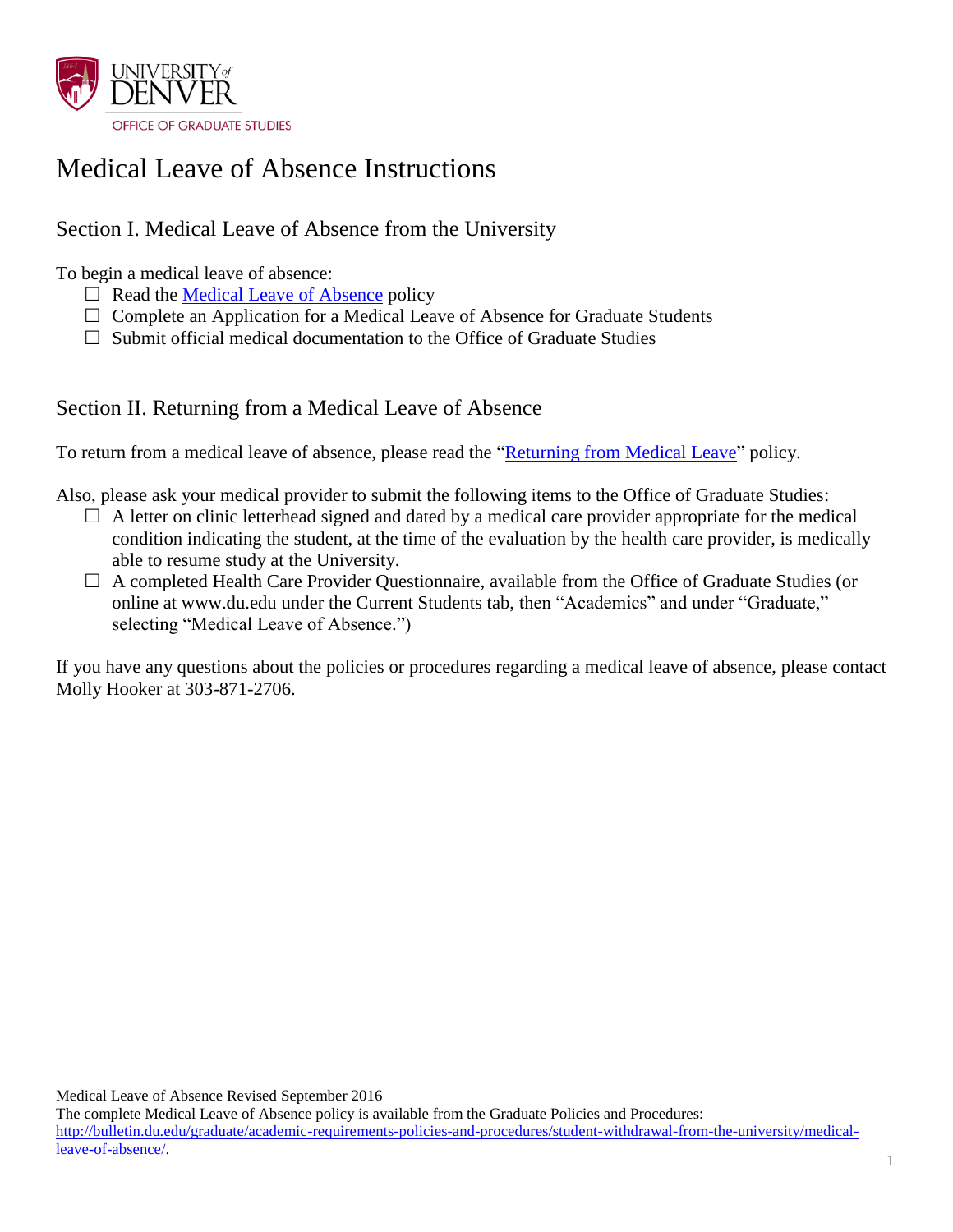

# Section I. Medical Leave of Absence from the University

### **Medical Leave of Absence Eligibility**

A medical leave of absence may be requested for serious mental and/or physical conditions that prevent a student from functioning successfully or safely as a member of the University community. A medical leave of absence provides students up to one year of relief from coursework and time-to-degree requirements (except for the Sturm College of Law students). Generally, a student may request a medical leave of absence a total of two times while enrolled in an educational program at DU. Students may apply up to the last published day of classes. In addition, if the medical leave is approved, tuition for the quarter in which the student begins the leave may be refunded. Medical withdrawal is not intended as a strategy to shield a student from unsatisfactory progress or any other academic irregularity. Any student on a medical leave of absence may not enroll for any courses at any institution unless required as a part of the health care plan.

Transfer of credit toward a DU degree for courses taken while on leave is not guaranteed. A medical leave of absence is only allowed for students who are dealing with their own personal health circumstances. Students seeking a leave of absence for other reasons may apply for a personal leave of absence and refer to the forms and polices for a leave of absence.

### **Processing a Medical Leave of Absence**

- The complete Application for Medical Leave of Absence for Graduate Students and all relevant medical documentation must be submitted within two weeks of the last date the student attended classes and no later than the published last day of classes.
- If the documents [\(Application for Medical Leave of Absence for Graduate Students](http://www.du.edu/media/documents/graduates/personalleave.pdf) and official medical documentation) are completed and submitted before the end of the sixth week of the term, all courses will be dropped, the relevant departments will be notified on the student's behalf, and tuition refunded.
- If the completed application and supporting medical documentation are submitted after the sixth week of the regular academic term and before the published last day of classes, the student may be required to petition separately for a late withdrawal from courses and file a formal appeal for a tuition refund. *For summer, interterm or intensive short courses, please refer to the [Academic Calendar](http://www.du.edu/registrar/calendar/) on the [Office of the](http://www.du.edu/registrar/index.html)  [Registrar's](http://www.du.edu/registrar/index.html) website for current add/drop dates.*
- Students may not apply for a Medical Leave of Absence for a term which has ended. Please contact the [Office of the Graduate Studies](http://www.du.edu/learn/graduates/studentresources.html) to discuss what options might be available for future terms.

### **Medical Documentation**

Appropriate medical documentation must be submitted with the Application for Medical Leave of Absence for Graduate Students and must include the following:

- A signed and dated letter, on clinic letterhead, from a medical care provider appropriate for the medical condition indicated
- Diagnosis of the condition and how the condition prohibits the student from attending classes and/or completing coursework and indicating confirmation of *significant functional impairments* that warrant withdrawing from all courses for the term

Medical Leave of Absence Revised September 2016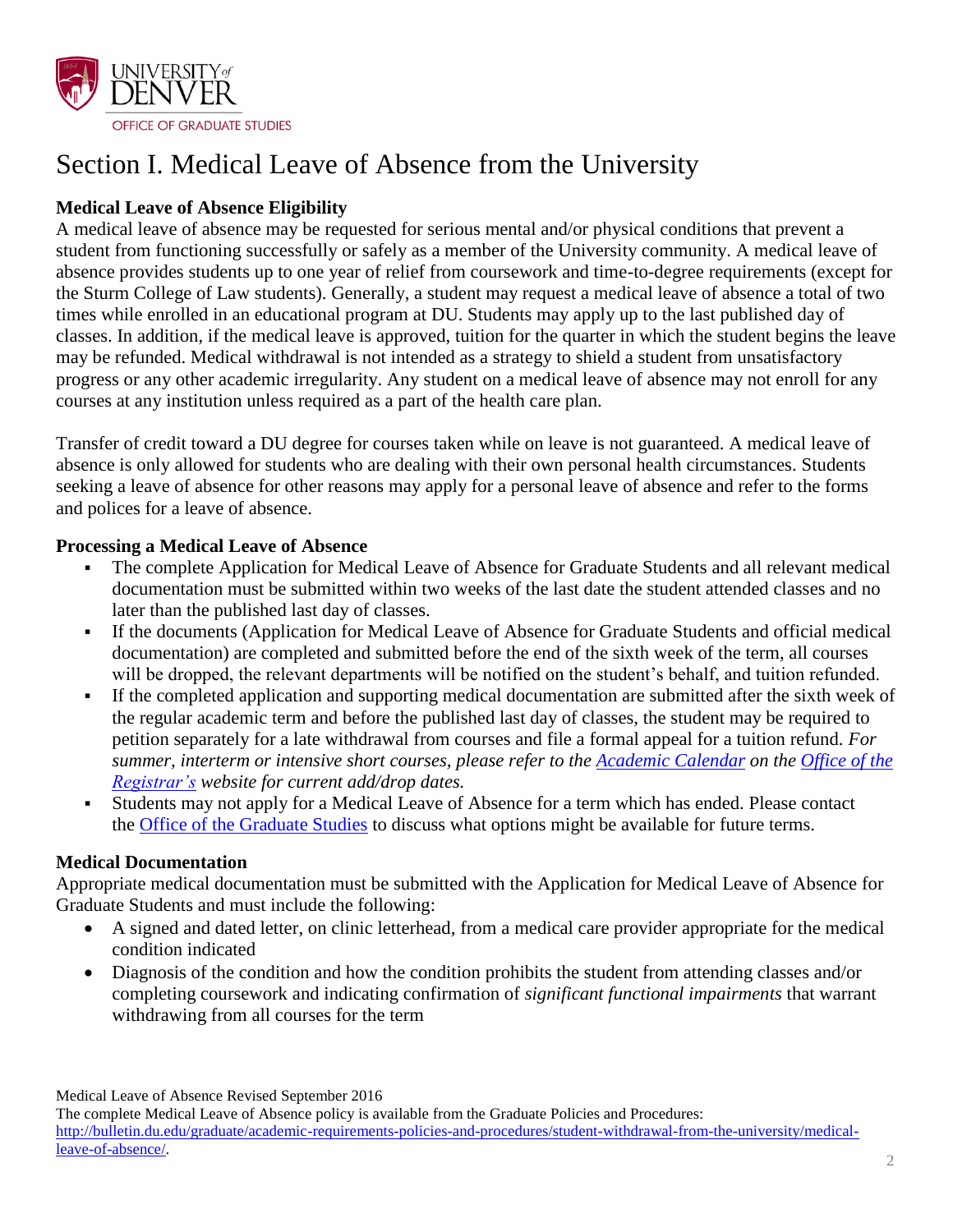

**Return this form to: Office of Graduate Studies** Mary Reed Building, room 5 2199 S. University Blvd. Denver, CO 80208 Phone 303-871-2706 │Fax 303-871-4566 [graduatestudies@du.edu](mailto:graduatestudies@du.edu)

## Application for a Medical Leave of Absence for Graduate Students

Please read both leave of absence policies (personal and medical) before completing this application to be sure you are seeking the leave most appropriate for your circumstances.

|                                                                                                                                                                                                                                    | Return this form and medical documentation to the Office of Graduate Studies.                                                                                                                                                                                                                                                                                                                                                                  |                |                                                                                                                                                                                                                       |  |
|------------------------------------------------------------------------------------------------------------------------------------------------------------------------------------------------------------------------------------|------------------------------------------------------------------------------------------------------------------------------------------------------------------------------------------------------------------------------------------------------------------------------------------------------------------------------------------------------------------------------------------------------------------------------------------------|----------------|-----------------------------------------------------------------------------------------------------------------------------------------------------------------------------------------------------------------------|--|
|                                                                                                                                                                                                                                    | Degree Program Program Program Program Program Program Program Program Program Program Program Program Program Program Program Program Program Program Program Program Program Program Program Program Program Program Program                                                                                                                                                                                                                 |                |                                                                                                                                                                                                                       |  |
| <b>Contact information while on medical leave:</b>                                                                                                                                                                                 |                                                                                                                                                                                                                                                                                                                                                                                                                                                |                |                                                                                                                                                                                                                       |  |
|                                                                                                                                                                                                                                    |                                                                                                                                                                                                                                                                                                                                                                                                                                                |                |                                                                                                                                                                                                                       |  |
|                                                                                                                                                                                                                                    |                                                                                                                                                                                                                                                                                                                                                                                                                                                |                |                                                                                                                                                                                                                       |  |
|                                                                                                                                                                                                                                    |                                                                                                                                                                                                                                                                                                                                                                                                                                                |                |                                                                                                                                                                                                                       |  |
| If yes, have you met with an ISSS advisor?<br>Do you have financial aid?<br>Do you have Health Insurance through DU?<br>If yes, have you contacted HCC?<br>Please check all that apply.<br>I am not currently enrolled in courses. | If you are an international student, are you currently in F-1 or J-1 student status?<br>If yes, have you met with a Financial Aid counselor?<br>Have you been on a medical leave of absence from DU before?<br>I am currently enrolled in courses and plan to drop my courses should a medical leave be granted.<br>I am currently enrolled in courses and will seek grades of "Incomplete." Please see the Incomplete Policy for eligibility. |                | <b>Yes</b><br>-INo<br>Yes<br>$\overline{\text{No}}$<br>$\exists$ Yes<br><b>No</b><br>Yes<br>$\overline{\text{No}}$<br>Yes<br>$\overline{\text{No}}$<br>$\bigcap$ Yes<br>$\overline{\text{No}}$<br>  Yes<br>$\vert$ No |  |
| Terms for which leave is requested:                                                                                                                                                                                                |                                                                                                                                                                                                                                                                                                                                                                                                                                                | Winter<br>Fall | $\Box$ Spring $\Box$ Summer 20                                                                                                                                                                                        |  |
| Term you plan to return to study (one year maximum):                                                                                                                                                                               |                                                                                                                                                                                                                                                                                                                                                                                                                                                |                | $\Box$ Fall $\Box$ Winter $\Box$ Spring $\Box$ Summer 20                                                                                                                                                              |  |
| Reasons for requesting a medical leave of absence:                                                                                                                                                                                 |                                                                                                                                                                                                                                                                                                                                                                                                                                                |                |                                                                                                                                                                                                                       |  |

#### **Exchange of information:**

By signing this form, you grant permission for the DU Office of Graduate Studies (OGS) to exchange information with the healthcare provider treating you for the condition for which you are seeking a medical leave of absence in order to fully explore your ability to perform as a student. The OGS is permitted to share information with your healthcare provider regarding the medical leave request and your status as a student at the university.

| <b>Student Printed Name</b>                                                                                                   | Signature | Date |  |  |
|-------------------------------------------------------------------------------------------------------------------------------|-----------|------|--|--|
| Medical Leave of Absence Revised September 2016                                                                               |           |      |  |  |
| The complete Medical Leave of Absence policy is available from the Graduate Policies and Procedures:                          |           |      |  |  |
| http://bulletin.du.edu/graduate/academic-requirements-policies-and-procedures/student-withdrawal-from-the-university/medical- |           |      |  |  |
| leave-of-absence.                                                                                                             |           |      |  |  |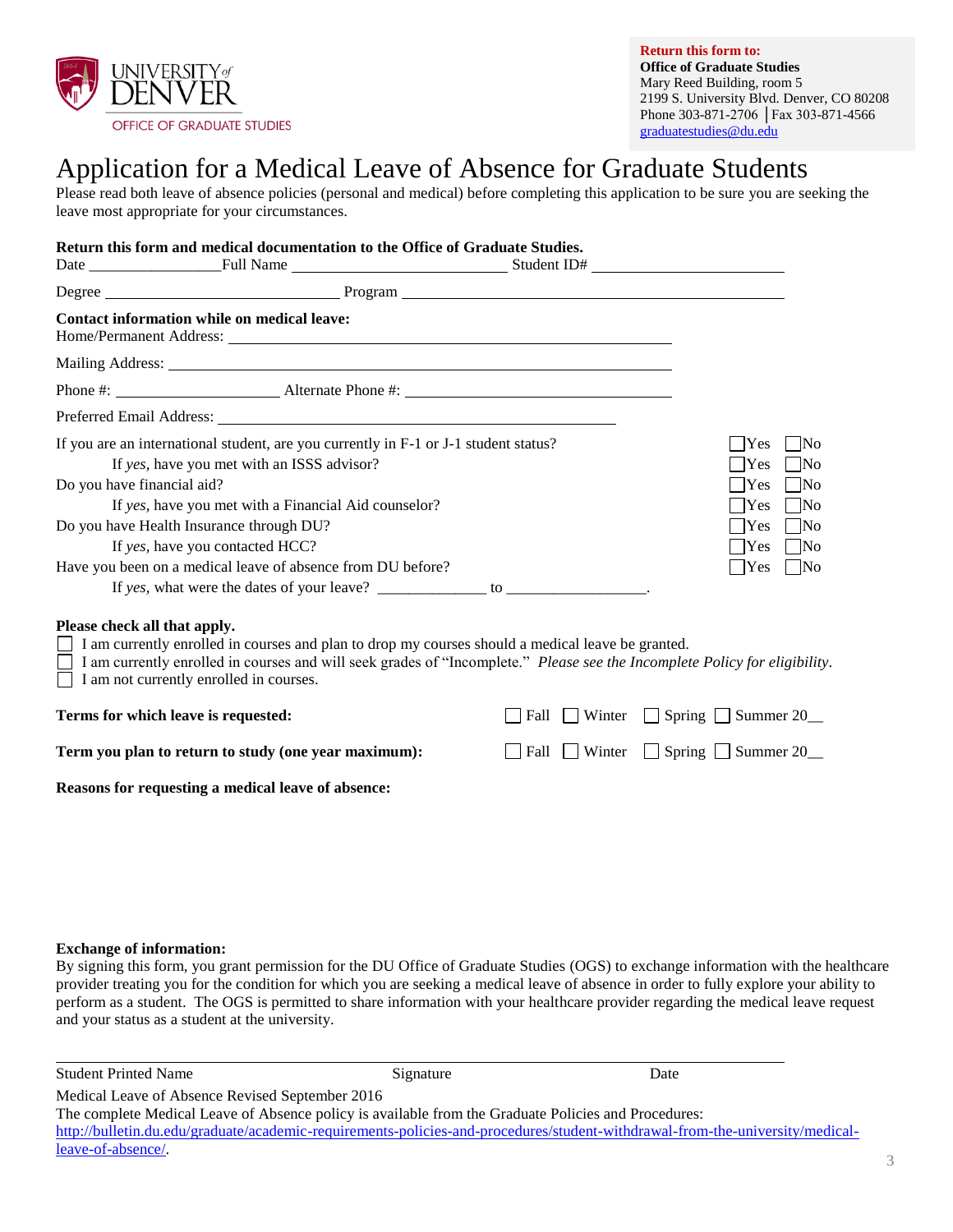

# Section II: Returning from a Medical Leave of Absence

As a condition of accepting a medical leave of absence or a tuition refund for medical reasons, students agree to obtain appropriate medical treatment before returning to the University. To be eligible to return, students must submit documentation from an appropriate health care provider. At least two weeks before the start of the term a student plans to return to classes, the following items must be submitted:

- a signed and dated letter, on clinic letterhead, from a medical care provider appropriate for the medical condition indicating the student, at the time of the evaluation by the health care provider, is medically able to resume study at the University
- the health care provider must also submit a completed Health Care Provider Questionnaire, available from the [Office of Graduate Studies.](http://www.du.edu/learn/graduates/studentresources.html)

The Associate Provost for Graduate Studies, or the Associate Provost's designee, has final determination as to whether the documentation the student has submitted is sufficient.

It is the student's responsibility to submit medical documentation and necessary letters/forms with sufficient time to allow for processing and priority registration if approved to return. All other provisions for returning to the University apply (e.g., registration holds, etc.).

If a graduate student has not been approved to return to study within one calendar year of taking the Leave, the degree time limit is reinstated, and the student will be placed on inactive status until the time to degree expires and/or the appropriate documentation is submitted to the Office of Graduate Studies required to return from a medical leave of absence. Students may be eligible to reapply.

All other provisions and procedures for non-medical Leaves of Absence apply. Please review the general (personal) leave of absence policies for more information.

Students may also seek grades of "Incomplete" in their course(s), if eligible. Please see the Graduate Policies and Procedures regarding the [incomplete policy](http://bulletin.du.edu/graduate/general-information/university-grading-system/incompletes/) for eligibility.

Medical Leave of Absence Revised September 2016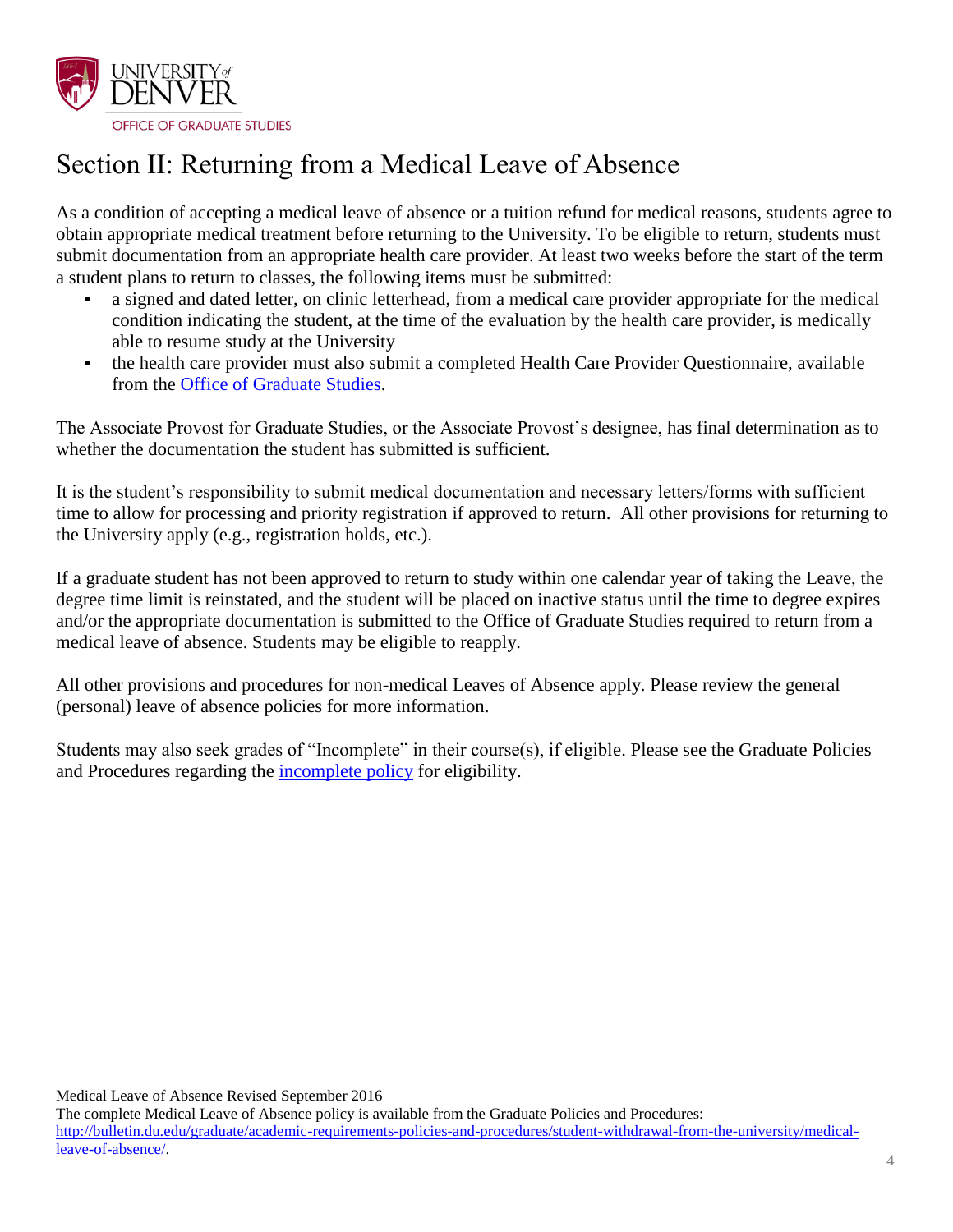

# Section II: Returning from a Medical Leave of Absence

## To the Health Professional

Dear Health Professional,

You are currently treating a University of Denver student who wishes to return to study from a medical leave of absence. Please write a letter to us including the following information so that we can determine if the student has recovered sufficiently to resume full-time academic coursework:

- For purposes of authentication, please provide the letter on clinic letterhead.
- Describe the problem(s) that required a medical leave of absence, including diagnoses.
- Provide your opinion as to whether the student is able to return to the University of Denver as a full-time student.
- Indicate whether the student was prescribed medication necessary to maintain the stability required to function effectively as a full-time student.

We also ask that you fill out the brief attached questionnaire regarding your treatment of the student and any continued care recommendations. Please return the letter and questionnaire to

### **Office of Graduate Studies**

University of Denver Mary Reed Building, room 5 2199 S. University Blvd. Denver, CO 80208-4802 303-871-2706 │ 303-871-4566 (fax) [graduatestudies@du.edu](mailto:graduatestudies@du.edu)

Please contact Molly Hooker (303-871-2706) if you have questions, and thank you for your help.

Medical Leave of Absence Revised September 2016